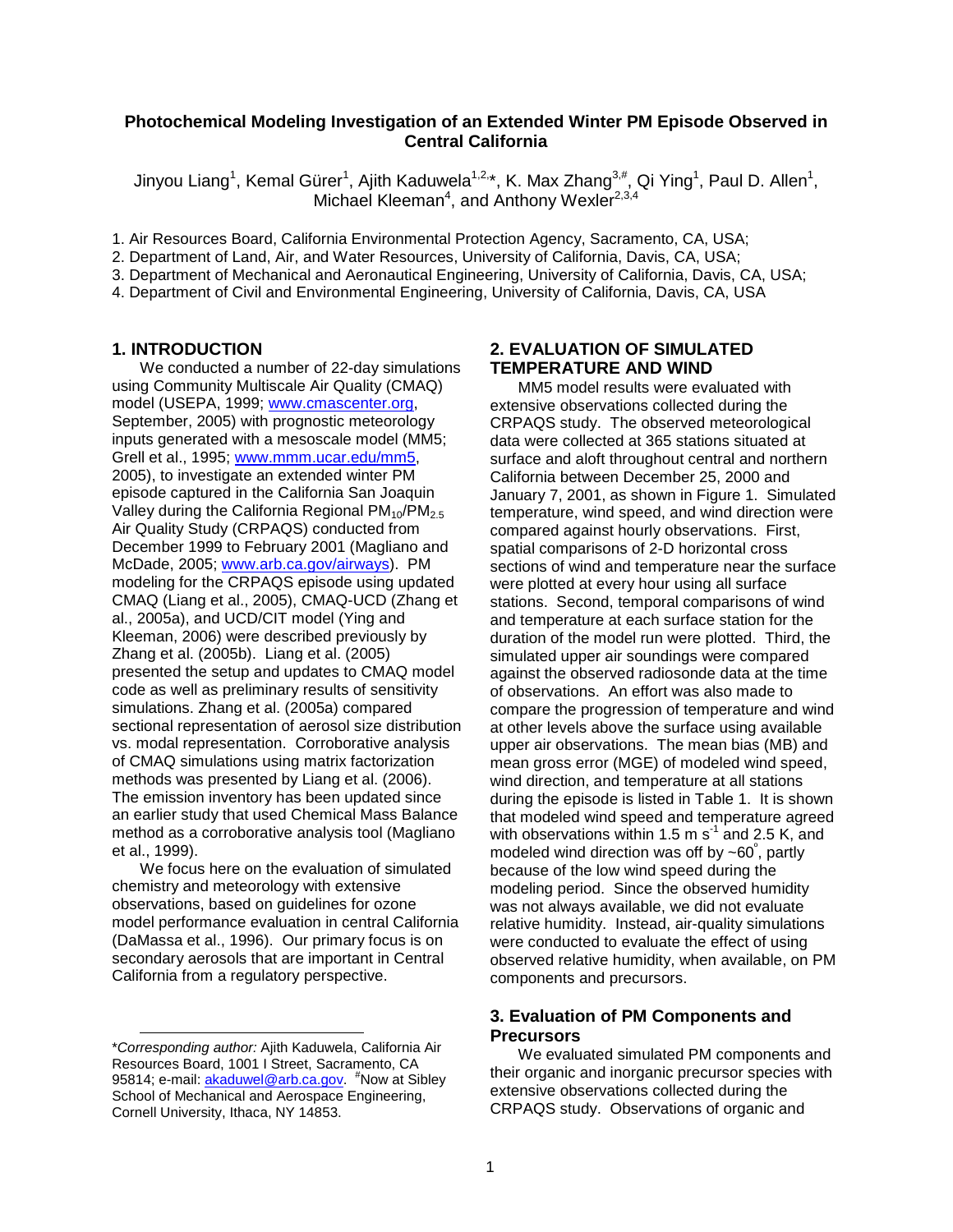inorganic precursor species as well as  $PM<sub>2.5</sub>$ components and PM masses were made at 162 stations in central and northern California during the modeling period (Figure 1). Note that not all pollutants were measured at all stations.



**Figure 1.** Observational stations for meteorology (\*) and chemistry  $(+)$  over the model domain.

**Table 1**. Mean bias (MB) and mean gross error (MGE) of wind and temperature

|                               | MB        | MGF        |  |
|-------------------------------|-----------|------------|--|
| Wind speed (m s <sup>-1</sup> | 0.49(0.5) | 1.53(0.5)  |  |
| Wind direction (°)            | 3.54(10)  | 57.21 (30) |  |
| Temperature (K)               | 0.76(0.5) | 2.5(2)     |  |

Note: Numbers in parenthesis are the upper limits recommended by US EPA.

Observed inorganic compounds include NO, NO<sub>2</sub>, O<sub>3</sub>, SO<sub>2</sub>, NH<sub>3</sub>, HNO<sub>3</sub>, and CO. Observed organic compounds consist of α-pinene and detectable Volatile Organic Compounds (VOC) measured at the Photochemical Assessment Monitoring Stations (PAMS), with the total of 57 compounds. Observed organic compounds were mapped into 11 primary organic species in SAPRC99 chemical mechanism

(cert.ucr.edu/~carter/SAPRC99/s99files.htm ), namely, ALK1-5, OLE1-2, ARO1-2, Isoprene, and Terpene. Simulated isoprene is not presented here since observed values were rarely above the detection limit during the episode. Observed  $PM<sub>2.5</sub>$ components used for model evaluation include sulfate, nitrate, ammonium, elemental carbon, organic carbon, and pyrolyzed carbon. Other

components, such as metals and water, were either not simulated in model or not reliable in observations. Size-resolved PM components were not used for evaluation here (Watson et al., 2002; Herner et al., 2005). We pooled all carbons together for evaluation, owing to possible differences in the measurement methods for ambient air (Chow et al., 2006) and emission samples (Kleeman et al., 1999). Hourly averaged model results were compared with observations for the above model species, in the form of diurnal pattern, vertical profile, scatter plot, and time series at each station. Separate scatter plot was made with data from all stations for each species mentioned above.

To evaluate modeled results with an observation, we considered modeled results for grids within n-grid distances from the corresponding station, where n ranged from 0 to 3, to assess the effect of spatial disparity (DaMassa et al., 1992; Ching et al., 2006) and to diagnose outstanding problems. When n>0, we made two comparisons. First, we compared the measured value with the average modeled value for  $(2n+1)^2$ grid cells centered at the cell with the monitor. The statistics from this comparison may be compared with other modeling efforts with coarser grid resolutions. Second, we compared the measured value with the closest simulated value found within the  $(2n+1)^2$  grid cells. When n=3, the second method is comparable to the 15-km-radius best-match method for summer time  $O_3$  modeling (USEPA, 2006).

We show below some sample evaluation results of PM precursors and components in forms of scatter plots, diurnal patterns, and time series. Detailed comparisons of simulated and observed mixing ratios will be presented elsewhere.

### **3.1 Scatter Plots for Central and Northern California**

We evaluated correlations of modeled results against observations at 162 stations over central and northern California for  $PM<sub>2.5</sub>$  mass and components, inorganic, and organic precursors when n=0, 1, 2, and 3, respectively. We found that the inconsistency between model and observations at n=0 was rather large for all species except terpene. Other studies with coarser resolution also found large inconsistency between modeled components and inorganic precursors, though no information was available for organic species (Boylan and Russell, 2006; Zhang et al., 2006). The relatively good representation of terpene in the model suggests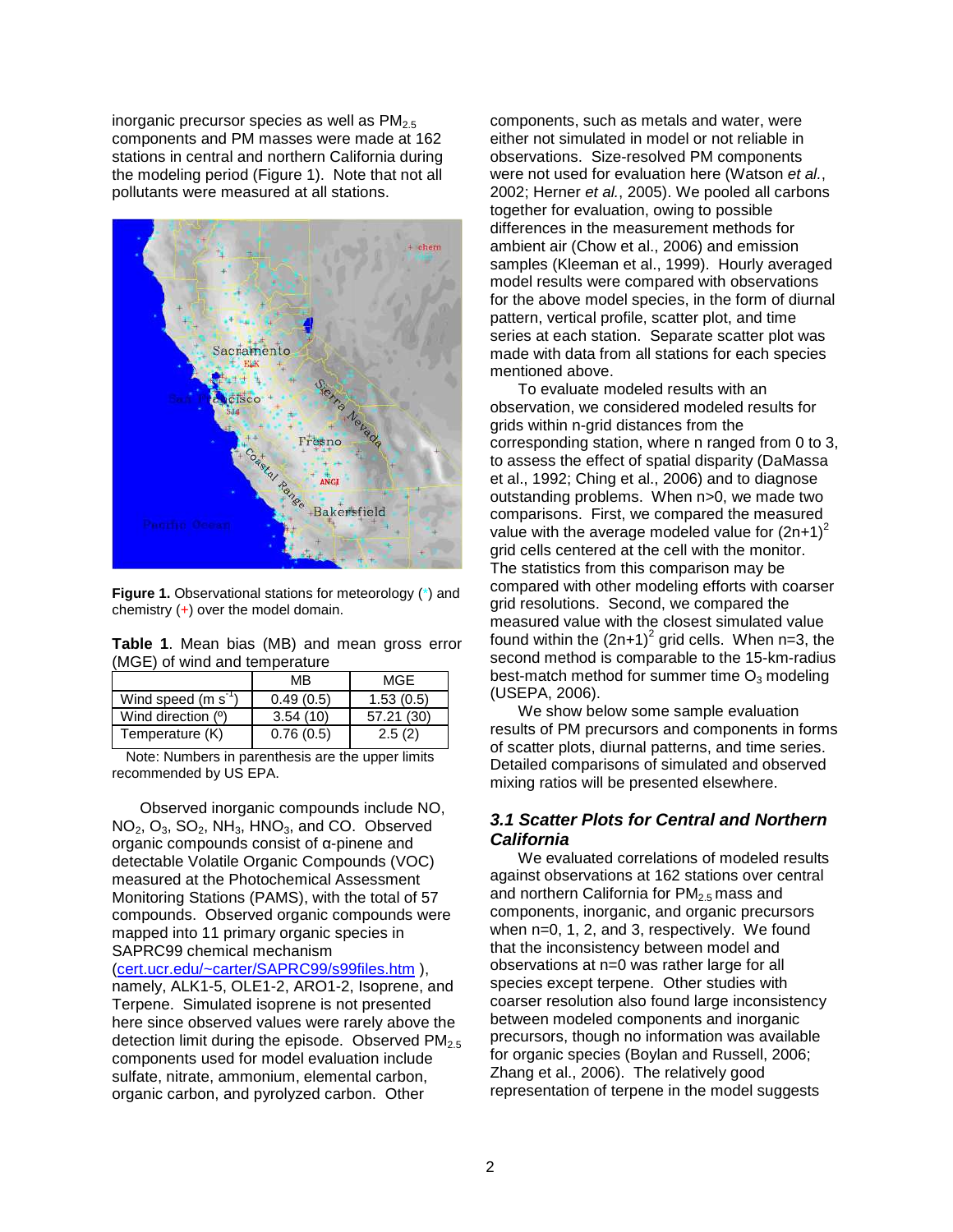that biogenic emissions were fairly uniform around the stations.

Table 2 lists mean fractional error (mFE), mean fractional bias (mFB), and correlation coefficient  $(R)$  for 23 species when  $n=0$  and  $n=3$ , respectively. Here we use the "best-match" method when n>0. Except for ALK2, NO, and  $HNO<sub>3</sub>$ , for all other species the (mFE, mFB, R) ranged from (0.37, 0.05, 0.06) to (1.1, 1.0, 0.71) when n=0, and from (0.05, 0.02, 0.54) to (0.59, 0.52, 0.99) when n=3. It appears that, as n increased from 0 to 3, better agreement between model and observations was reached, as illustrated in Figure 2 for  $PM_{2.5}$  mass. This indicates that significant spatial gradients existed in the model grids around stations. This is also supported by the fact that a 49-cell average was not a significant improvement over the n=0 case, as shown in the second panel of Figure 2. In such a situation, model performance is sensitive to spatial resolution of emissions, volume representation of stations, and the wind field from source grids to stations, among others.

**Table 2.** Mean fractional error (mFE), mean fractional bias (mFB), and correlation coefficient (R) of selected model species

|                                 | <b>mFE</b> |       | <b>mFB</b> |         | R     |       |  |  |
|---------------------------------|------------|-------|------------|---------|-------|-------|--|--|
|                                 | $n=0$      | $n=3$ | $n=0$      | $n=3$   | $n=0$ | $n=3$ |  |  |
| PM mass and key components      |            |       |            |         |       |       |  |  |
| $NH_4$ <sup>+</sup>             | 0.73       | 0.44  | $-0.19$    | $-0.14$ | 0.44  | 0.59  |  |  |
| NO <sub>3</sub>                 | 0.79       | 0.49  | 0.05       | 0.09    | 0.44  | 0.63  |  |  |
| $\overline{PM}_{10}$            | 0.78       | 0.53  | $-0.21$    | $-0.18$ | 0.55  | 0.78  |  |  |
| $PM_{25}$                       | 0.68       | 0.37  | $-0.26$    | $-0.09$ | 0.41  | 0.74  |  |  |
| $SO_4^-$                        | 0.77       | 0.45  | $-0.54$    | $-0.33$ | 0.18  | 0.63  |  |  |
| ТC                              | 0.83       | 0.45  | $-0.71$    | $-0.37$ | 0.71  | 0.82  |  |  |
| Inorganic gas precursor species |            |       |            |         |       |       |  |  |
| CO                              | 0.85       | 0.59  | $-0.73$    | $-0.48$ | 0.39  | 0.57  |  |  |
| HNO <sub>3</sub>                | 0.90       | 0.75  | -0.63      | -0.61   | 0.14  | 0.33  |  |  |
| NH <sub>3</sub>                 | 0.94       | 0.54  | 0.07       | 0.10    | 0.23  | 0.84  |  |  |
| $\overline{\text{NO}}_2$        | 0.77       | 0.33  | $-0.37$    | $-0.16$ | 0.46  | 0.80  |  |  |
| ΝO                              | 1.30       | 0.90  | -0.90      | -0.67   | 0.23  | 0.55  |  |  |
| $\overline{\text{O}}_3$         | 0.79       | 0.49  | 0.50       | 0.33    | 0.49  | 0.76  |  |  |
| SO <sub>2</sub>                 | 0.96       | 0.39  | $-0.57$    | $-0.20$ | 0.06  | 0.76  |  |  |
| Organic gas precursor species   |            |       |            |         |       |       |  |  |
| ALK1                            | 0.75       | 0.26  | 0.23       | 0.09    | 0.42  | 0.77  |  |  |
| ALK <sub>2</sub>                | 1.60       | 1.30  | $-1.60$    | $-1.30$ | 0.44  | 0.54  |  |  |
| ALK3                            | 1.10       | 0.53  | $-1.00$    | $-0.52$ | 0.56  | 0.71  |  |  |
| ALK4                            | 0.87       | 0.33  | $-0.73$    | $-0.31$ | 0.42  | 0.59  |  |  |
| ALK <sub>5</sub>                | 0.67       | 0.23  | $-0.12$    | $-0.04$ | 0.54  | 0.84  |  |  |
| ARO1                            | 0.90       | 0.37  | $-0.78$    | $-0.36$ | 0.48  | 0.65  |  |  |
| ARO <sub>2</sub>                | 0.94       | 0.40  | $-0.82$    | $-0.38$ | 0.53  | 0.68  |  |  |
| OLE1                            | 0.81       | 0.24  | $-0.27$    | $-0.15$ | 0.68  | 0.95  |  |  |
| OLE <sub>2</sub>                | 1.10       | 0.36  | $-0.65$    | $-0.32$ | 0.40  | 0.61  |  |  |
| <b>TERP</b>                     | 0.37       | 0.05  | $-0.24$    | $-0.02$ | 0.64  | 0.99  |  |  |

Note: mFE and mFB are arithmetic means of FE and FB, where  $FE = 2|M-O|/(M+O)$ , and  $FB = 2(M-O)/(M+O)$ . M and O denote modeled and observed values, respectively.

Observed propane and ethyne were several times larger than model species (ALK2), but sensitivity tests showed that its effects on PM components were small. Since  $NO<sub>2</sub>$  and PM nitrate were major components of  $NO<sub>x</sub>$  and total nitrate, respectively, poor performances of NO and  $HNO<sub>3</sub>$  had little effect on model performance.



**Figure 2.** PM<sub>2.5</sub> mass in observations and simulations when n=0 (upper-left) and 3 (upper-right, average of 49 cells) and lower (best-match within 49 cells).

# **3.2 Diurnal Patterns in San Joaquin Valley**

We evaluated diurnal patterns of ozone,  $O<sub>x</sub>$ (defined as  $[O_3]+[NO_2]$ ), and PM nitrate in model and observations at three anchor sites (ANGI, BAC, and FSF) in the domain. BAC and FSF are two urban sites at Bakersfield and Fresno, respectively, and ANGI is a rural site at Angiola between BAC and FSF, as shown in Figure 1. At ANGI station, measurements were also made at a tower of 100 m above the ground. We found that ozone peaked in early afternoon and decrease until daylight in both model and observations at these stations, except that, on one day, it dropped to near zero at FSF around 3 pm.  $O_x$  showed the similar pattern as ozone, but had no drop on that day, which indicates that the drop of  $O_3$  was caused by the titration with NO. PM nitrate concentrations were different from that for ozone in terms of diurnal variation. We found that PM nitrate had comparable peaks at night and during the day, which reflects that the nighttime production pathway ( $NO<sub>2</sub>+O<sub>3</sub>$ ) was as important as the daytime production pathway ( $NO<sub>2</sub>+OH$ ) for PM nitrate during the wintertime PM episode. This phenomenon can be explained by the abundant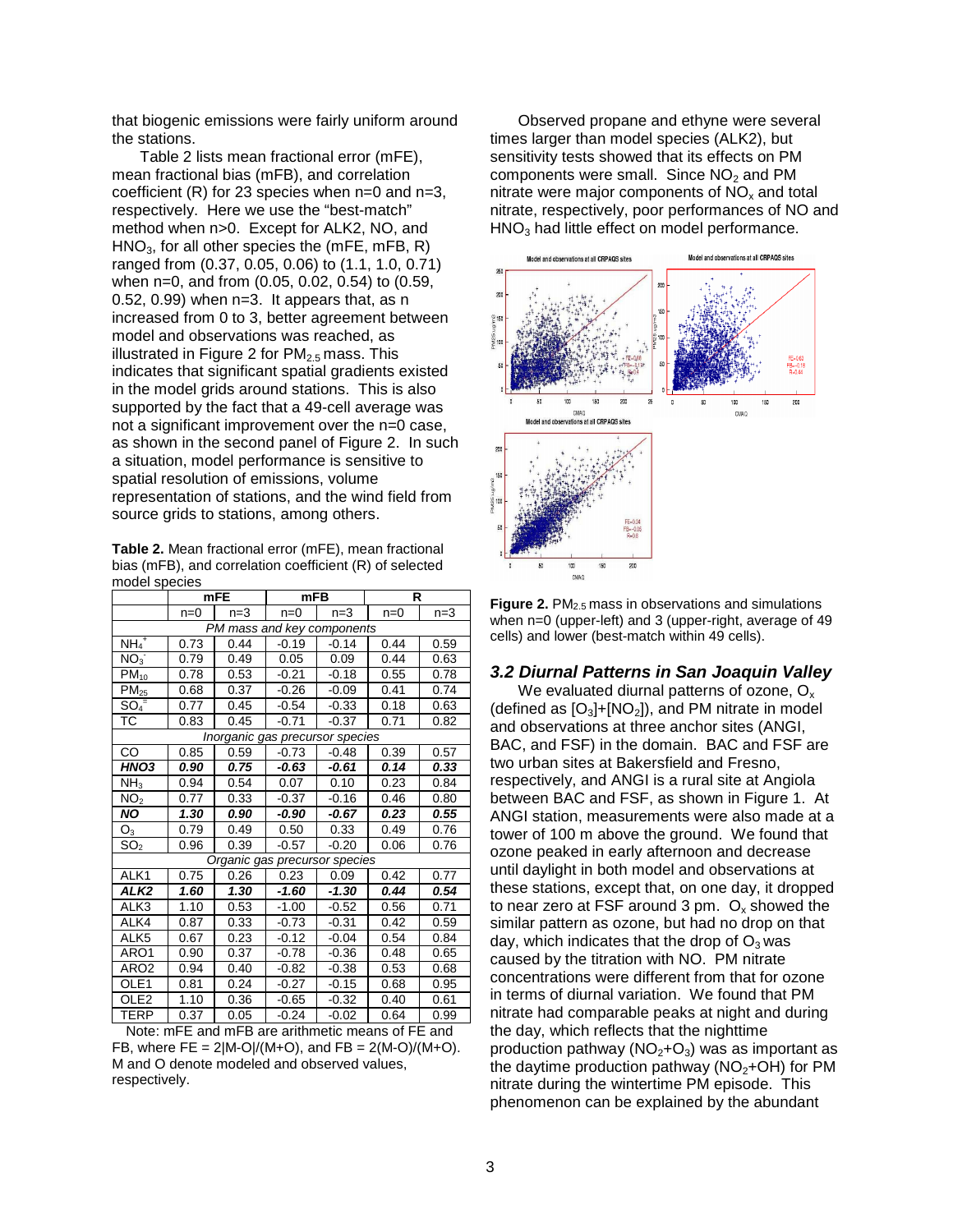particle liquid water at night and relatively low hydroxyl radical concentration during the day (~20% of the summertime value) in San Joaquin Valley during the episode. Figure 3 shows the diurnal pattern of PM nitrate at BAC during the episode.

### **3.3 Time Series**

We compared the simulated and observed hourly concentrations of PM components and their organic and inorganic precursors at 162 stations in the model domain during the episode for n=0, 1, 2, and 3. We found that the model captured observed trends at most stations, while discrepancy existed in terms of exact magnitudes. The discrepancy decreased noticeably when n increased from 0 to 3 at most stations, which reflects that spatial gradients were significant for PM components and precursors. Figure 4 illustrates the hourly history of PM nitrate in observation and model at a Fresno station during the episode.



**Figure 3.** Diurnal patterns of simulated PM nitrate ('\*') and observations ('o') at a Bakersfield station from December 25, 2000 to January 7, 2001.



**Figure 4**. Time series of PM nitrate at a Fresno station ('o') and model. '+' denotes values at n=0, and lines for the extremes within 49 cells at n=3.

We evaluated bar-plots of daily average  $PM_{2.5}$ in model and observations at three anchor sites in SJV when n=0. On the daily average basis, model captured observed trends well, especially in the first week of the episode. In the second week, the recovery of PM mass after a weather perturbation appeared satisfactory in Fresno and Angiola. In Bakersfield, the simulated perturbation was too strong in MM5. When the weather perturbation was removed, simulated results were in close agreement with observations, as shown in Figure 5. In the latter case, PM nitrate was also closely simulated at Bakersfield.



**Figure 5.** Daily average PM<sub>2.5</sub> in observation and model at a Bakersfield station, with (upper) and without (lower) the simulated weather perturbation.

# **4. MODEL RESULTS OF SECONDARY AEROSOLS**

We present below results for secondary organic and inorganic aerosols.

#### **4.1 Secondary Organic Aerosol (SOA)**

SOA was produced from both anthropogenic and biogenic VOC emissions in the model, assuming ideal mixing of condensable organic components. We found that SOA concentration was  $<$  2 µg m<sup>-3</sup> in California Central Valley, and could reach 5  $\mu$ g m<sup>-3</sup> in coastal area. SOA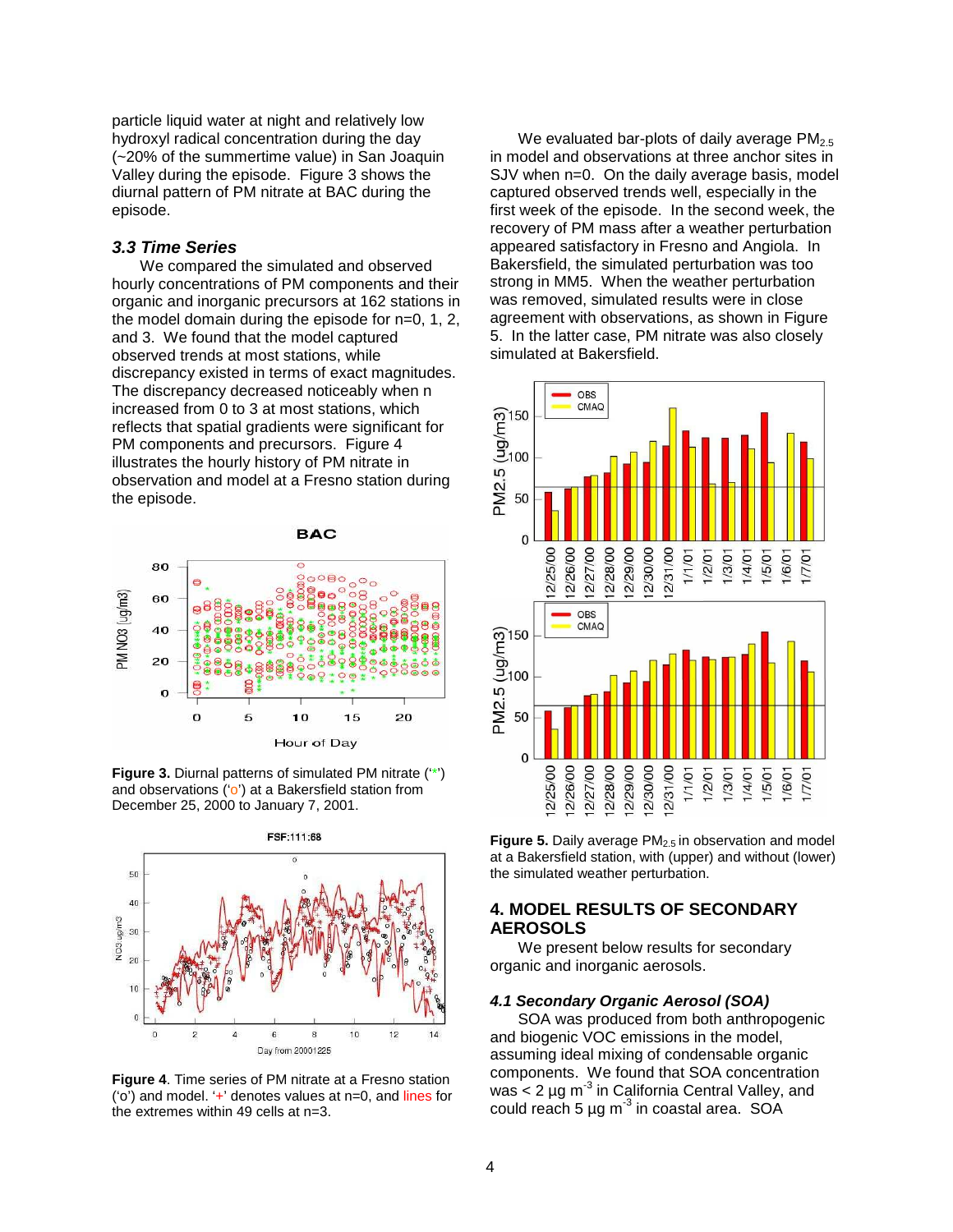accounted for ~5% total organic aerosol in urban Bakersfield and Fresno, and ~15% in rural Angiola where primary organic aerosol was low. We found that anthropogenic SOA peaked in Bakersfield, though its magnitude was small, and biogenic SOA exceeded anthropogenic SOA in California Central Valley and adjacent area. For comparison, a recent study in a coniferous forest, ~50 km downwind of Sacramento, found that biogenic SOA accounted for ~40% of identified OC (Cahill et al., 2006). We understand that aqueous oxidation of soluble organic compounds could increase SOA in the nature. However, sufficient information was not available for including such effects in the model. Figure 6 shows the distribution of simulated SOA in the middle of the episode.



**Figure 6.** Surface distribution of 24-hour average SOA in the model on December 31, 2000.

#### **4.2 Secondary Inorganic Aerosol**

Secondary inorganic aerosol, especially ammonium nitrate, was the major component of PM2.5 in California Central Valley in both model and observations. To help understand the limiting factors of ammonium nitrate we conducted simulations with 50% emission reductions of its precursors, namely,  $NH<sub>3</sub>$ , NO<sub>x</sub>, total VOC, and anthropogenic VOC (AVOC). We found that the Cental Valley was ammonia rich, which is consistent with findings of Blanchard et al. (2000), and the production of ammonium nitrate during the episode was least sensitive to ammonia, less sensitive to AVOC, and most sensitive to  $NO<sub>x</sub>$  and occasionally to biogenic VOC. Therefore, controls of ammonia and AVOC in SJV may be less desirable. A more in depth investigation will be carried out to in the future to access the detailed

response of PM to emission reductions of its precursors.

#### **5. SUMMARY**

We simulated an extended winter PM episode captured in the California San Joaquin Valley during the 2000-2001 CRPAQS, using fine-grid CMAQ and MM5. We evaluated models with extensive surface and aloft observations at hundreds of stations across central and northern California. Modeled temperature, wind speed and direction were compared against hourly observations at 239 surface and 16 aloft stations. Modeled  $PM<sub>2.5</sub>$  components and their 7 inorganic and 10 organic precursor species were compared with observations at 162 stations. Total 58 organic compounds were used in the evaluation. We found that model captured diurnal and spatial patterns of temperature and the relatively low wind speed in California Central Valley. Except for ALK2, for other species, model performance improved significantly when 3-grid radius bestmatch method was used. The spatial and diurnal patterns of PM components were well reproduced in the model. The accumulation of PM mass during the episode was captured in the model, especially after a simulated weather perturbation, which was unrealistic, was removed. Simulated SOA was  $<$ 2 µg m<sup>-3</sup> in SJV during the winter episode, and could reach 5  $\mu$ g m<sup>-3</sup> in coastal area. Ammonium nitrate was most sensitive to reductions of  $NO<sub>x</sub>$  emissions and least sensitive to  $NH<sub>3</sub>$  emissions during this episode.

#### **6. ACKNOWLEDGEMENTS**

We thank Professor Yang Zhang at North Carolina State University for offering her insights on USEPA CMAQ, Dr. Prakash Bhave at USEPA for his assistance on aerosol emission module, Dr. Frank Binkowski at the CMAS center, University of North Carolina for his guidance on PM module with modal representation, Mr. Greg O'Brien at CARB for his help on extracting observations from CRPAQS database, Mr. David Nunes at San Joaquin Valley Air Pollution Control District for his evaluation on PBL data, and Dr. Cristina Archer at Bay Area Air Quality Management District for her help on plume rise calculations.

#### **7. DISCLAIMER**

This paper has been reviewed by the staff of the California Air Resources Board and has been approved for publication. Approval does not signify that the contents necessarily reflect the views and policies of the California Air Resources Board, nor does mention of trade names or commercial